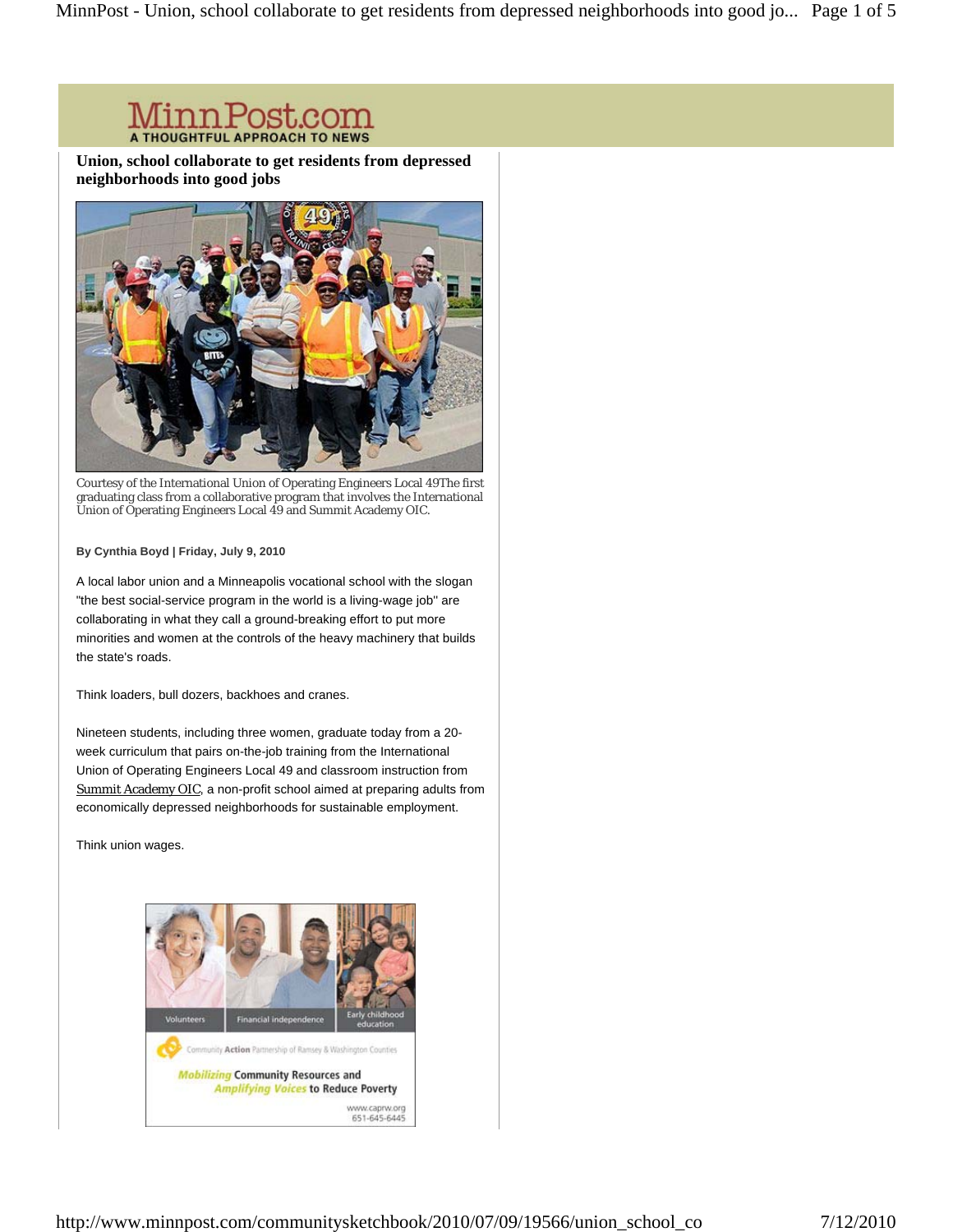Why such a program in poor economic times?

Because, as American society becomes more diverse, employing increasing numbers of women and persons of color on the job is required for those multi-million-dollar highway construction contracts funded by federal and state governments, union folks say.

"We did this for our contractors because our contractors have to have minorities on the job,'' said Gary Lindblad, director of training at Local 49's Training Center in Hinckley. With more diverse work forces, "they get contracts that will also provide jobs for [all] our union members.''

Yes, there are white men "sitting right now because there is no work,'' acknowledged Linddblad. Still, baby-boomers are retiring — even if it is only because a pension pays more than too-little work — so job openings are occurring and the "pool of minorities is not deep enough,'' Lindblad said.

#### **Doors open to women and minorities**

According to 2009 state Department of Transportation statistics on the number of workers on federal-aid highway construction, about 4 percent of 538 heavy equipment operators were women or minorities.

"Our doors have always been open wide to women and minority community members, but we wanted to go the extra mile to ensure more people knew how to enter Local 49's apprenticeship program," explained Glen Johnson, Local 49's business manager.

"While many people talk about inclusion and a diverse workplace, we have gone beyond talking," continued Johnson, "and are taking real action to address this issue in a responsible manner that will benefit the union, the contractors and members of the community.''

The issue they're addressing, of course, is the 4.3 percent of women and minorities employed on highway construction jobs last July as equipment operators, according to MNDOT. The goal is 11 percent.

Yet Macalester College professor Peter Rachleff, who specializes in American labor and immigration history, begs to differ a bit with Johnson's claim of open doors.

"It's a good thing,'' he said about the move toward a more diverse union membership. "I don't want to criticize the 49ers because they're actually doing something. But it is 40 years too late. "

Historically, Rachleff said, the industrial unions, auto workers and steel workers have been more receptive to immigrants and workers of color than those in the construction sector. "Construction trades in particular have been resistant to diversify. Some have been better than others.''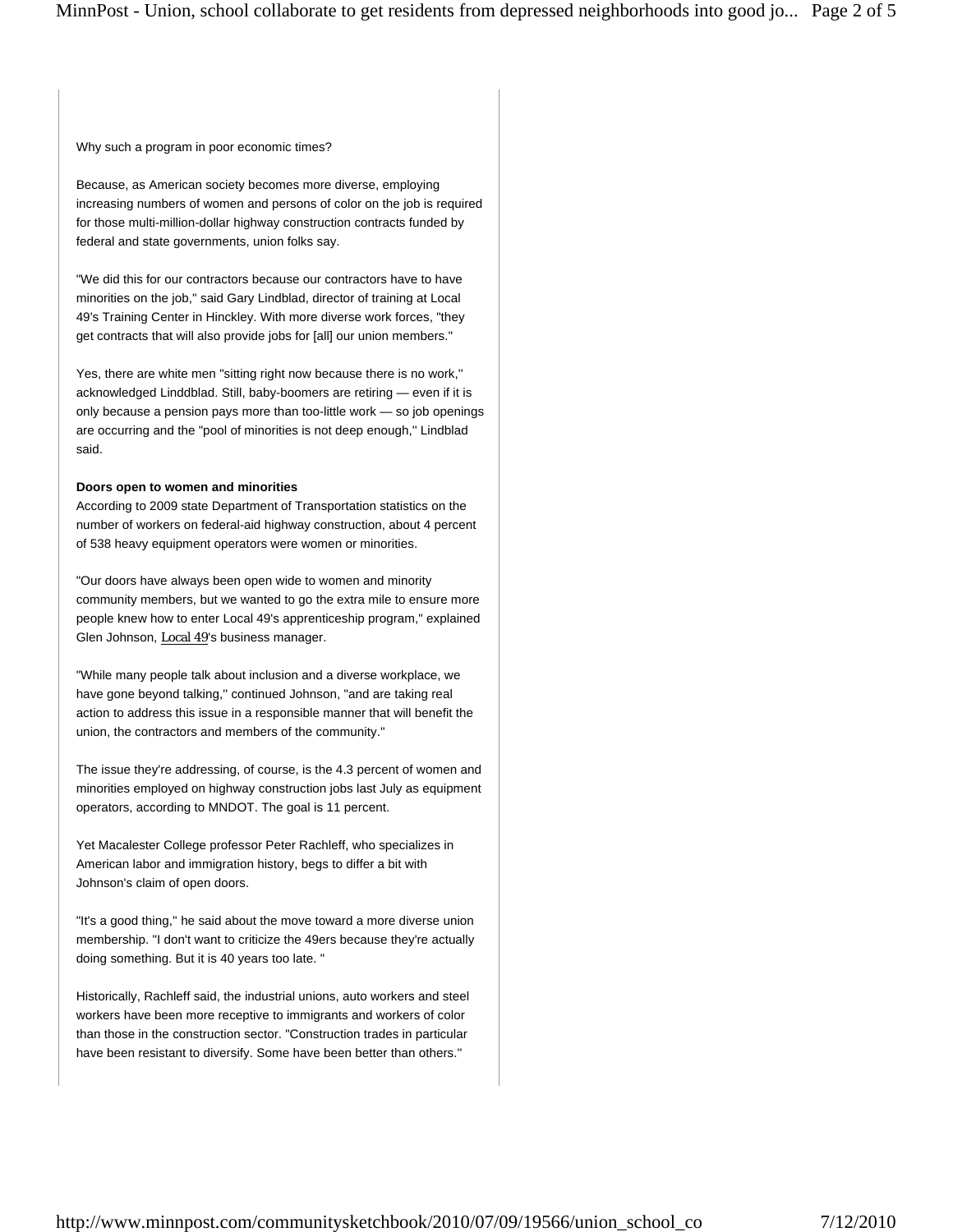

Courtesy of the International Union of Operating Engineers Local 49These students took part in a 20-week program that uses on-the-job training and classroom instruction.

On the other hand, he said it's not as simple as saying they are antiimmigrant or racist, because people in the construction trades often sought to find jobs in their trades for sons, nephews, cousins.

Yet Louis King, CEO of Summit Academy, calls the collaboration historical for Minnesota and credits Johnson and Jason George of the union for getting the joint effort going.

"They're good people," King said. "They saw it as good business. They saw an opportunity and took it. They're not mandated to do it. It's a good thing for the minorities and women and the industry in total.'' Now labor, contractors and a community-based organization are working together, King said.

The partnership removes "one of the barriers" to diversifying the trades and enabling adults from economically depressed neighborhoods to train and qualify for union wage jobs, King said.

Standards are the same for these students as others. To become a registered apprentice, as mandated by the state, students need a high school diploma or GED and a passing score on the Ramsay Skills Test, which evaluates basic math proficiency.

Most of the students had 90 percent or better on the test, King said.

### **Widespread layoffs**

For Shysen Turner, 35, an African-American reared in south Minneapolis and a Roosevelt High School graduate, the program is a step closer to becoming a crane operator.

With some college under his belt, Turner worked as supervisor, trainer and debt collector for the Verizon telephone company but lost that job in widespread layoffs. He also owns two music studios and has holdings in a video production studio. But, "that's not what brings home the bacon,'' Turner said.

A job as a crane operator could bring \$50 to \$70 a hour, once he completes 4,000 hours as an apprentice and further training. Liking math, the trigonometry required for the job doesn't faze him.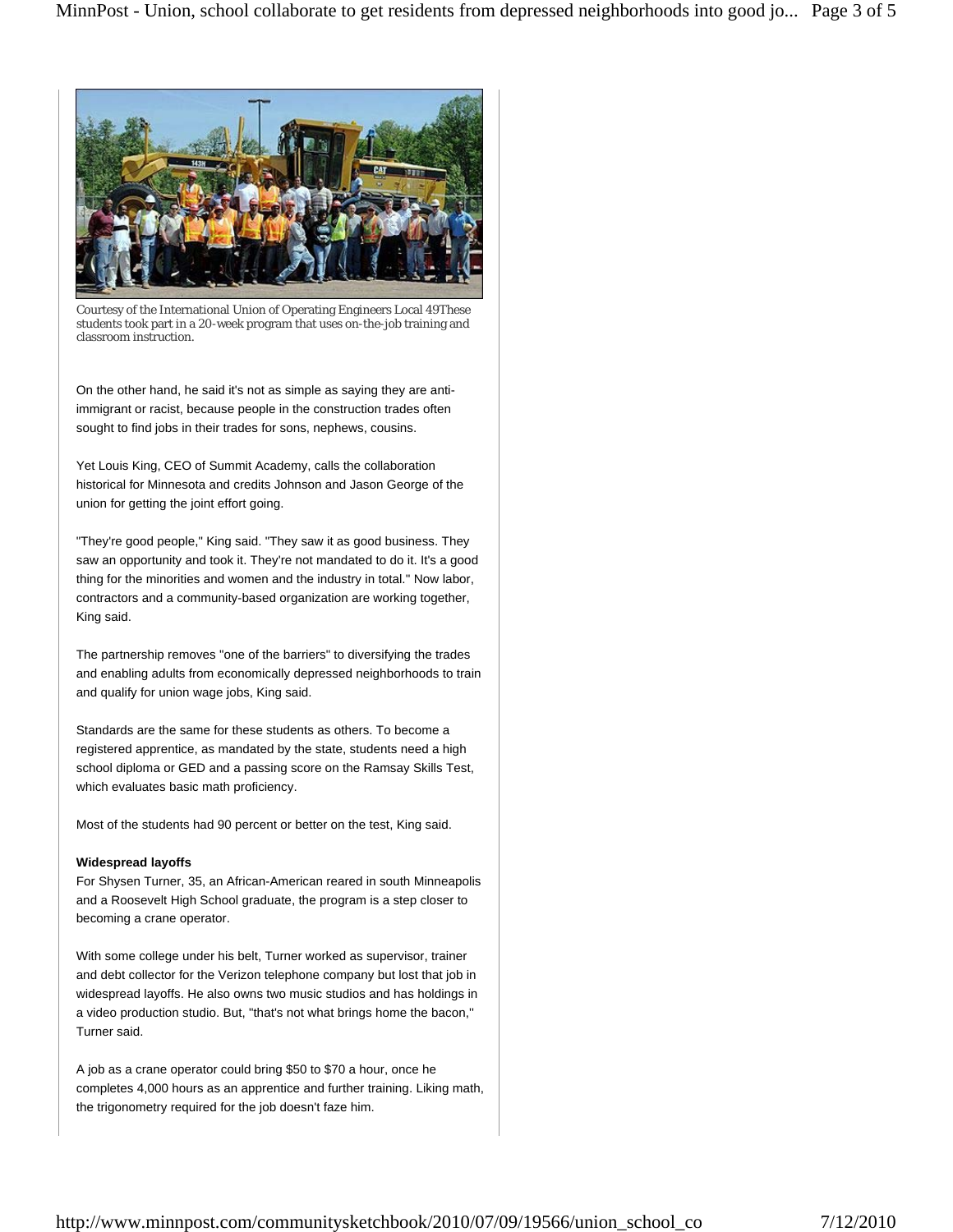Also hopeful about her job future is Mari Simmons, 35, of Minneapolis, who characterized herself as another casualty of the recession-caused layoff. With her high school degree, she'd been working in the mortgage and banking industry before being laid off.

Though she started in the carpentry program at Summit, she jumped at the opportunity to work outside with grades and soil.

"I like gardening. I saw this as a different perspective of gardening,'' Simmons said, though also attracted to the idea of making \$14 to \$17.50 an hour to start.

Turner, too, is confident about his job prospects now that he's started his training. "There [are] really good chances for well-trained minority operators. They're not going to hire you just for the color of your skin.''

Will the African-American encounter racism?

"They warned me about that. I'm prepared. I'm a former bill collector,'' Turner said. If he hears somebody play the "black card" or the "ethnic card,'' Turner said, "I know what to say.''

To learn more about unions and diversity, check out this YouTube speech made to steel workers in fall 2008 by Richard Trumka, now president of the AFL-CIO, in campaigning for Barack Obama. He claims industrial unions were the first to stand up against segregation and lynchings.



Or, Rachleff suggests reading "Equity is Not Enough" by Nancy Maclean, a study of equal opportunity and affirmative action in the work place.

Like what you just read? Support high-quality journalism in Minnesota by becoming a member of MinnPost.

**0 Comments:** 

E-mail address

Password